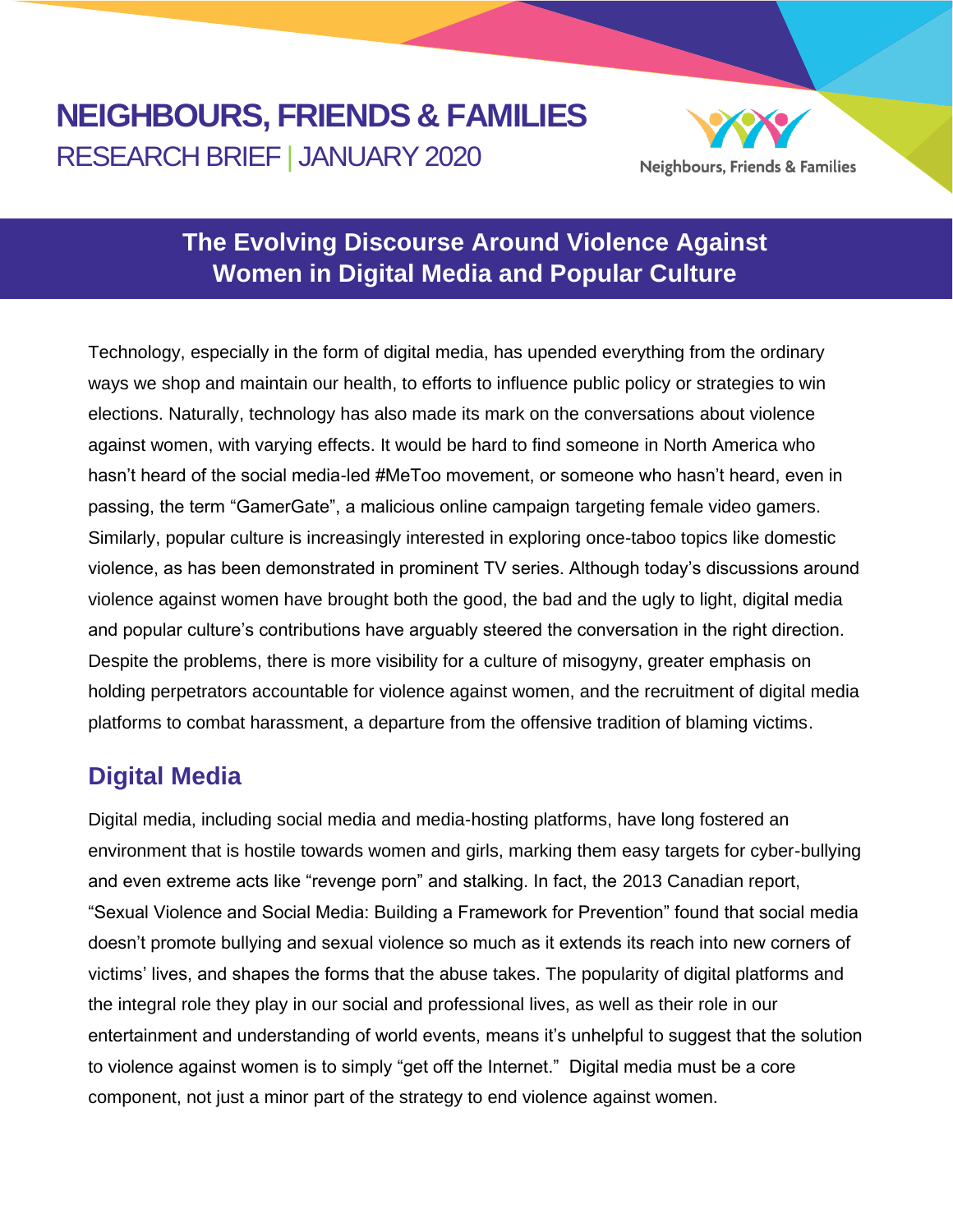Of course, there has been progress in making digital media safer for women, aided by considerable public pressure. As Jordan Fairbairn writes in her research paper "Rape Threats and Revenge Porn: Defining Sexual Violence in the Digital Age," ending violence against women in digital spaces necessitates moving away from victim blaming. Ideas that women can address harassment on their own, that harassment can be dismissed as innocent teasing, and that harassment is a normal part of online platforms must be rejected. Public campaigns ultimately persuaded Twitter to overhaul its harassment policy in September 2018, and YouTube to announce in April that it too would review and potentially revamp its current harassment harassment policies<sup>i</sup>. Altering the discourse around violence against women cannot be left to simple acts of solidarity; only the active and full commitment of digital media companies to combat harassment will continue to move conversations surrounding violence against women in the right direction.

Fortunately, the rise of digital spaces has also led to innovative ways to support domestic violence victims. There are new ways for victims to reach out for help, be it via smartphone apps or better online services, and it's become crucial for service providers and shelters to have a social media presence in order to easily connect with victims/survivors. Likewise, the birth of social media campaigns such as #MeToo and #TimesUp have helped the public to understand just how common violence against women is in virtually any setting, and helped to normalize the act of holding serial abusers like Harvey Weinstein and Jeffrey Epstein accountable for their actions, instead of shaming victims.



Source: American Trends Panel (wave 4). Survey conducted May 30 – June 30, 2014. n=2,839. Graph adapted from Pew Research Centre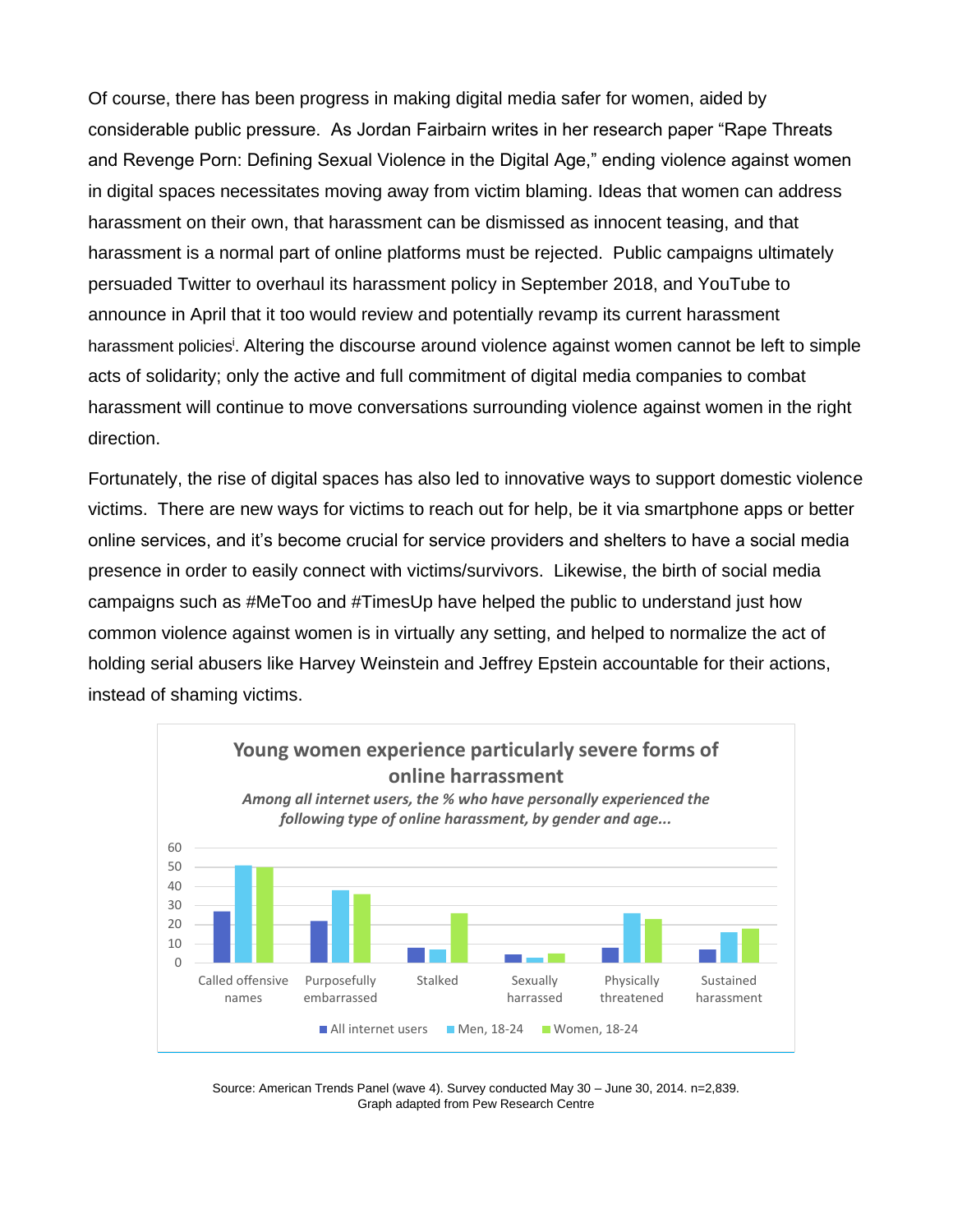### **Definitions**

**Digital Media:** video, audio, software, or other content that is created, edited, stored, or accessed in digital form<sup>ii</sup>; we are including social media in our definition

**Revenge Porn:** sexually explicit images of a person posted online without that person's consent especially as a form of revenge or harassment iii

### **Popular Culture**

On the popular culture front, major television shows like Grey's Anatomy and Big Little Lies have brought the subject of domestic violence into the public eye. Each of the shows have approached the subject in a unique manner: Grey's Anatomy features a character named Jo, a doctor who flees her domestic violence situation to start over, while Big Little Lies dissects the implications of intimate partner violence through the character Celeste as she wrestles with her complicated abusive relationship and her desire to protect her young sons. These shows demonstrate to viewers the difficulties of leaving an abusive relationship, enabling viewers to build empathy and resist viewing a real-life neighbour or co-worker who stays in abusive relationship as weak or unwilling to accept helpiv . As the book "No Visible Bruises" by Rachel Louise Snyder eloquently points out, domestic violence remains a prevalent cultural problem, because people still blame women for not leaving, instead of questioning why men can't control their

#### **Statistics**

• **57%** of women worldwide have experienced harassment or assault on Facebook, **23%** on Facebook Messenger, **10%** on Instagram<sup>v</sup>

• **62%** of women worldwide have experienced generally abusive language or comments directed at them

• **46%** of women worldwide have experienced sexist or misogynistic comments directed at them

• **26%** of women worldwide have endured threats (direct or indirect) of physical or sexual violence against them (**that's 1 in 4!**)

• Young women aged **18 to 24** experience certain types of harassment at disproportionately high levels: **26%** stalked online, **25%** target of online sexual harassment vi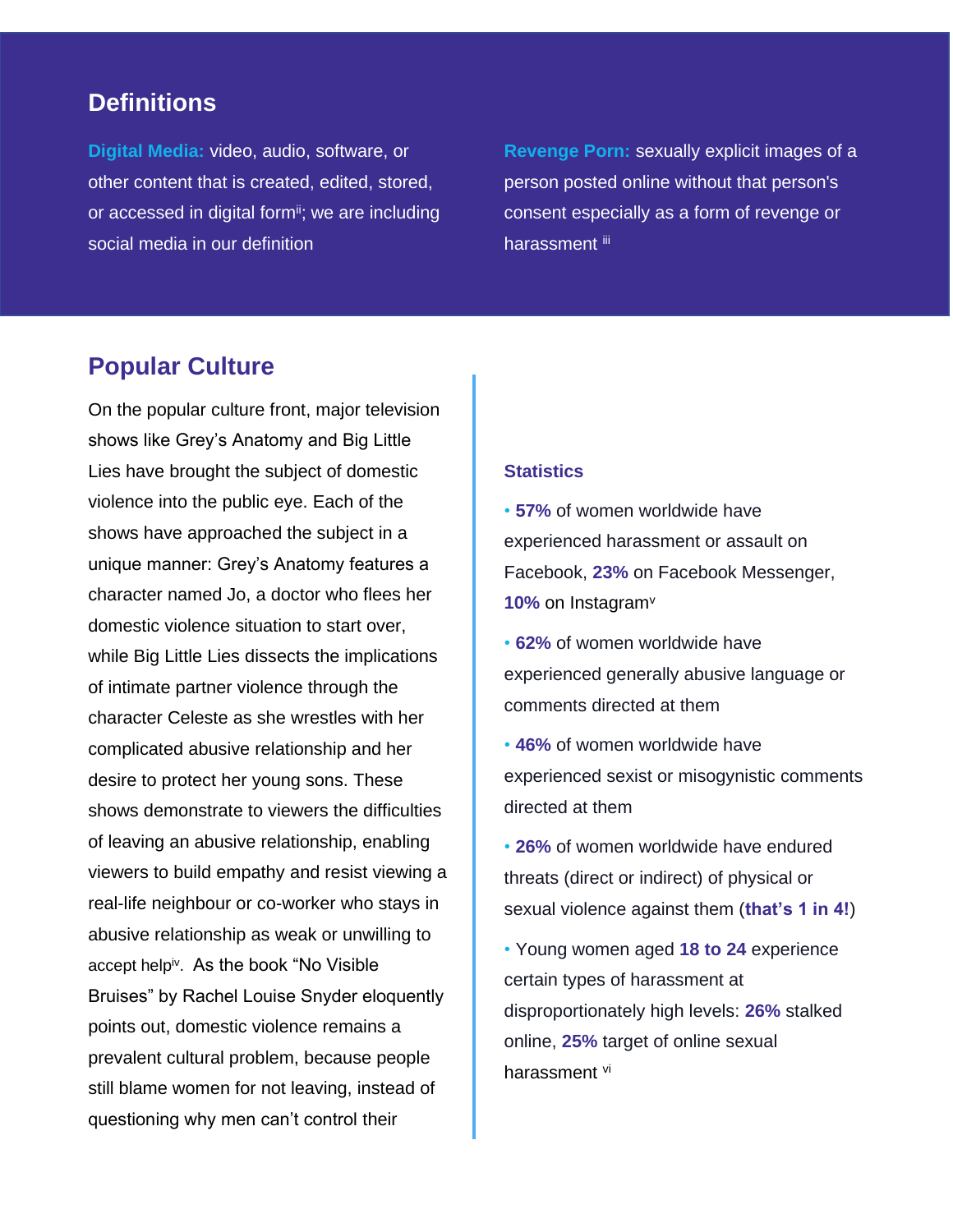violence<sup>vii</sup>. With TV series taking on the issue in informed and compassionate ways, we can hope for a shift in the public perception of domestic violence that encourages more bystanders to reach out and support victims and inspires victims to seek help and escape abuse. As with any phenomenon that disrupts the status quo, we expect digital media's role in shaping conversations around violence against women to evolve, and to gain prominence. New media will be a battleground for abusers and the groups championing the end of violence against women alike. We can anticipate more disclosures of ground breaking yet disturbing stories of violence against women as victims/survivors feel more empowered to share their experiences. Along with a heightened willingness to explore taboo topics affecting women, these stories will promote greater accountability for those who use abusive behaviour in their intimate relationships.

We also optimistically anticipate a shift in the attitudes of those governing digital platforms and technology companies towards harassment policies for users. one where these policies are drafted proactively rather than reactively. At the same time, we as a society will be forced to contend with new, unprecedented threats to women's safety in digital spaces, given the rapid advancements in video manipulation and impersonation software, and emerging cybersecurity risks that make stalking and invasion of privacy easier and more feasible than ever before. With all these forces at play and influencing the discussions on violence against women in digital media and popular culture, this field is certainly one to watch. It will be part of the fight to end and prevent violence against women.